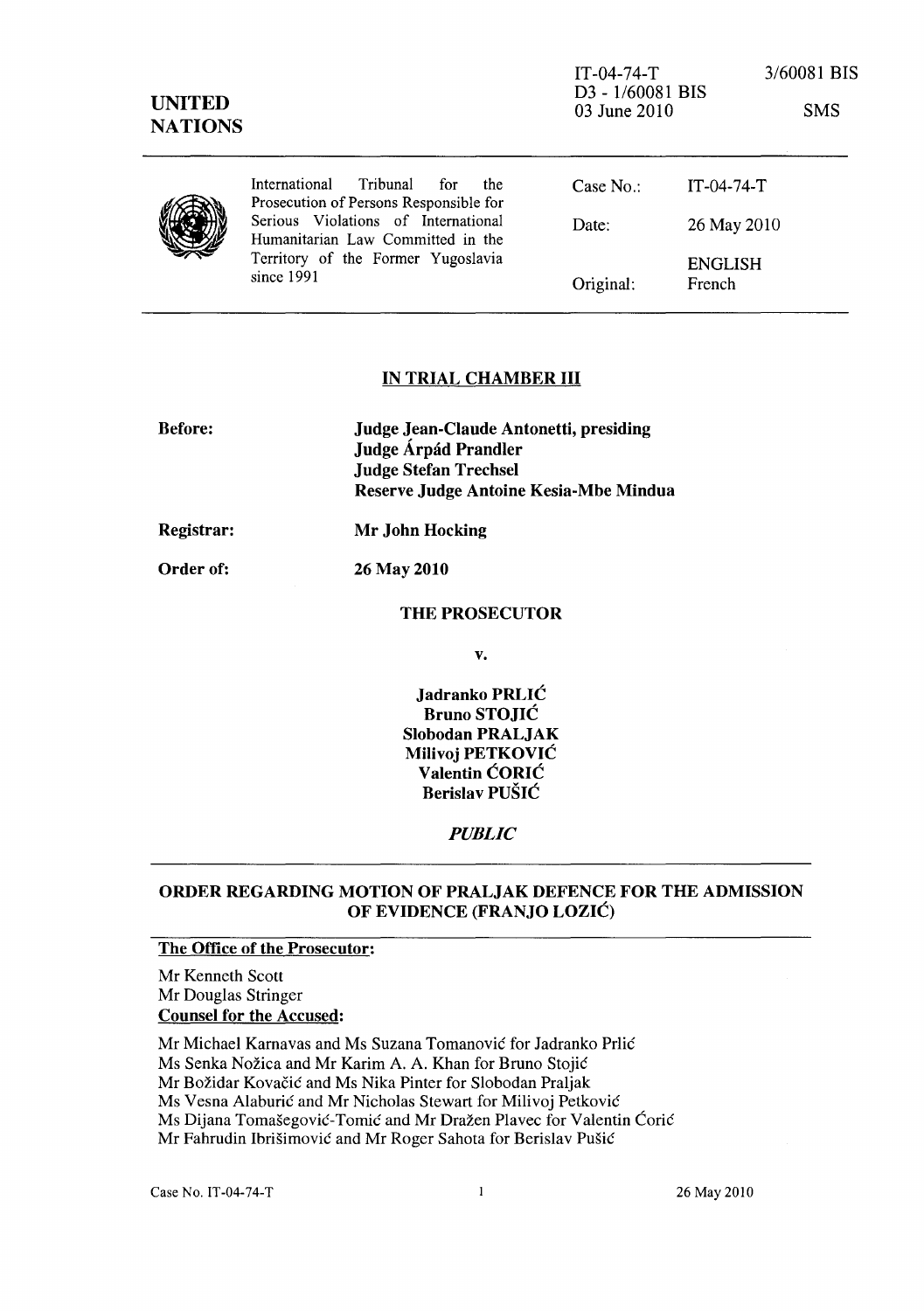## Separate Concurring Opinion of Judge Trechsel

I am in full agreement with the disposition under the Order, as well as its logic. By contrast, I see a more fundamental challenge facing the admission of these exhibits.

It is my opinion that a step taken by a Party must be analysed on the basis of what it means in practice rather than according to whatever title it bears. The Praljak Defence formally ended presentation of its case on 13 October 2009 (certain issues will need to be resolved by the Appeals Chamber and may possibly once again fall to the Chamber). The request was presented on 20 April 2010. It so happens that Party may bring its evidence for a definite time, subject to the discretion of the Chamber. It would not be congruent with the proper administration of justice and, more particularly, with the principle of the certainty of the law *(Rechtssicherheit),* to allow for the presentation of fresh evidence after the close of that phase.

This fundamental rule does make an exception, in favour of fairness. A party may, upon satisfaction of certain conditions, request that the phase for presenting evidence be re-opened.

In my view, by way of analogy with the request for review (Rule 119 (A), Rules), reopening can and must be permitted when the Party in question has discovered fresh evidence "[which] could not have been discovered through the exercise of due diligence ...."

I do not see how the motion of the Praljak Defence could be analyzed otherwise than as an application to re-open the presentation of its evidence. I observe that the material it wishes to have admitted involves a press conference held by leaders of the Muslim opposition of Bosnia and Herzegovina on 14 July 1993. By definition, a press conference is a public event. The Chamber has heard no argument that would allow it to conclude that the exercise of due diligence could not have led the parties to discover the occurrence of this event and the documents produced from it, as well as the identity of the participants who might have been heard as witnesses.

It is my opinion that the requirements for re-opening have not been met and thus it is primarily for this reason that the motion ought to have been denied.